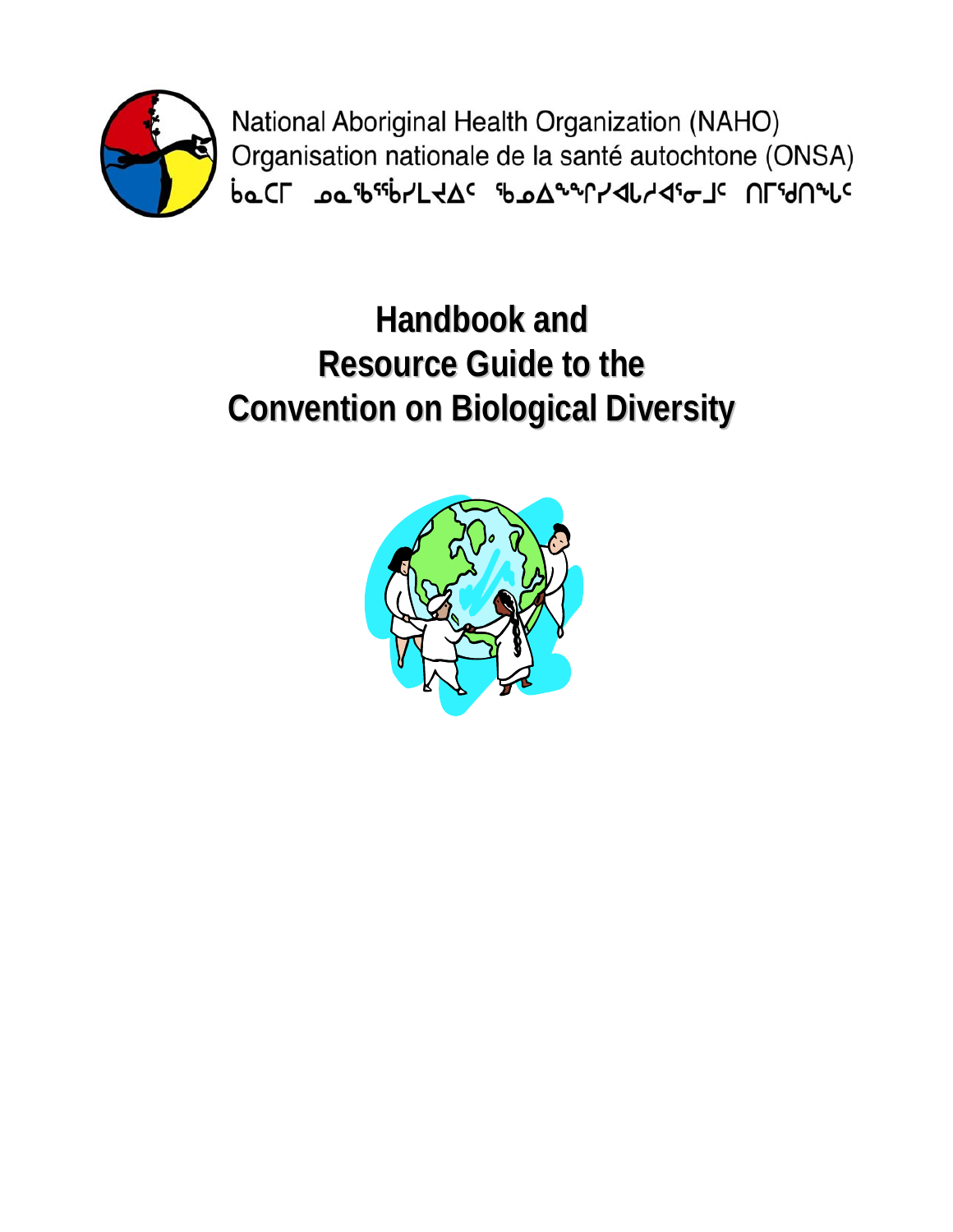# Help us make this handbook better

This handbook is intended as a guide for first-time participants in the CBD process as well as an ongoing resource. Your comments or suggestions would be greatly appreciated.

- 1. What are some things you learned by observing and participating in the Convention on Biological Diversity (CBD) process?
- 2. What did not make sense? What was confusing?
- 3. Would you add anything to this handbook to make it easier to follow these meetings?

We would appreciate your feedback on the meetings and this handbook. You can send any comments or suggestions to James Lamouche (jlamouche@naho.ca) or James Sinclair (jsinclair@naho.ca)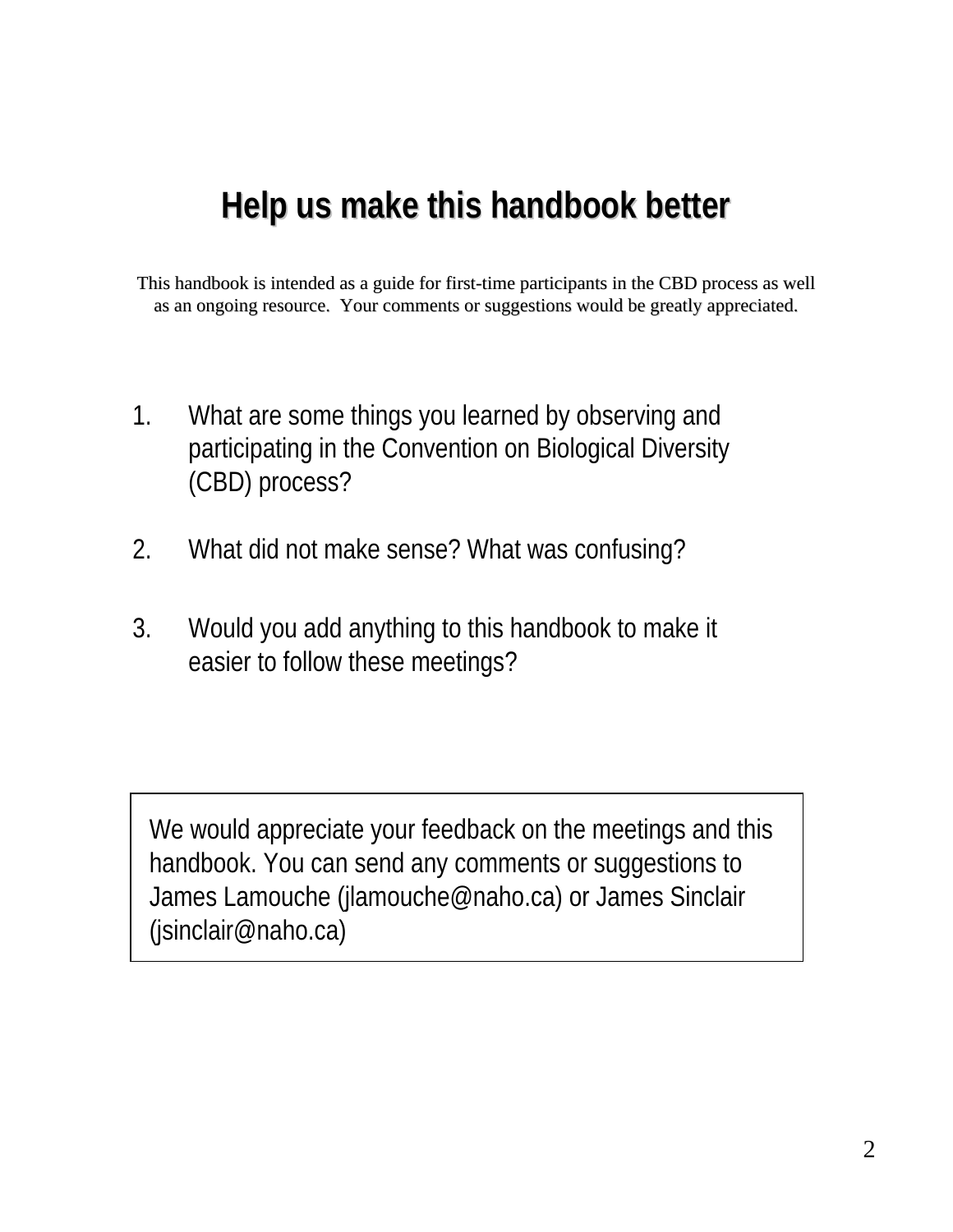

# **Understanding the Puzzle Pieces of the Understanding the Puzzle Pieces of the Convention on Biological Diversity – The Basics**

#### **What is the Convention on Biological Diversity?**

as three  $\alpha$ The Convention on Biological Diversity, called the CBD for short, is an international treaty that has three objectives:

To conserve biological diversity (i.e., life in all its forms).



**s** 

To promote the sustainable use of biological diversity.

To promote the fair and equitable sharing of benefits from the use of genetic resources (e.g., food, seeds, medicines, and other gifts of nature).

#### **When was the Convention on Biological Diversity created?**

Since 1972, there have been many international meetings that have talked about protecting the environment. The following flow chart shows the link between three important United Nations meetings. From these meetings the CBD was created and continues to be discussed and implemented.





#### **Who takes part in the Convention on Biological Diversity?**

As with all international agreements, any country can become Party to the CBD by *ratifying it*. This means that they agree to the commitments stated in the CBD, including the three objectives listed above. Right now, there are a total of 188 countries who are party to the CBD.

Canada ratified the convention on December 4, 1992. The United States has not ratified the CBD.

#### **Why is the Convention on Biological Diversity important?**

Indigenous Peoples around the world rely on the plants and animals around them for survival. The environment shapes their cultures, knowledge, medicines, languages, homes and even clothing. Indigenous Peoples have always protected the biological diversity in their surroundings. In fact, studies show that wherever Indigenous Peoples live, the highest levels of biological diversity can be usually found. But this is changing. Plants and animals, and the very survival of people, is threatened by development projects like mining, logging and hydro-electric projects. The CBD is one way that makes sure that governments make a commitment to protecting biological diversity. 3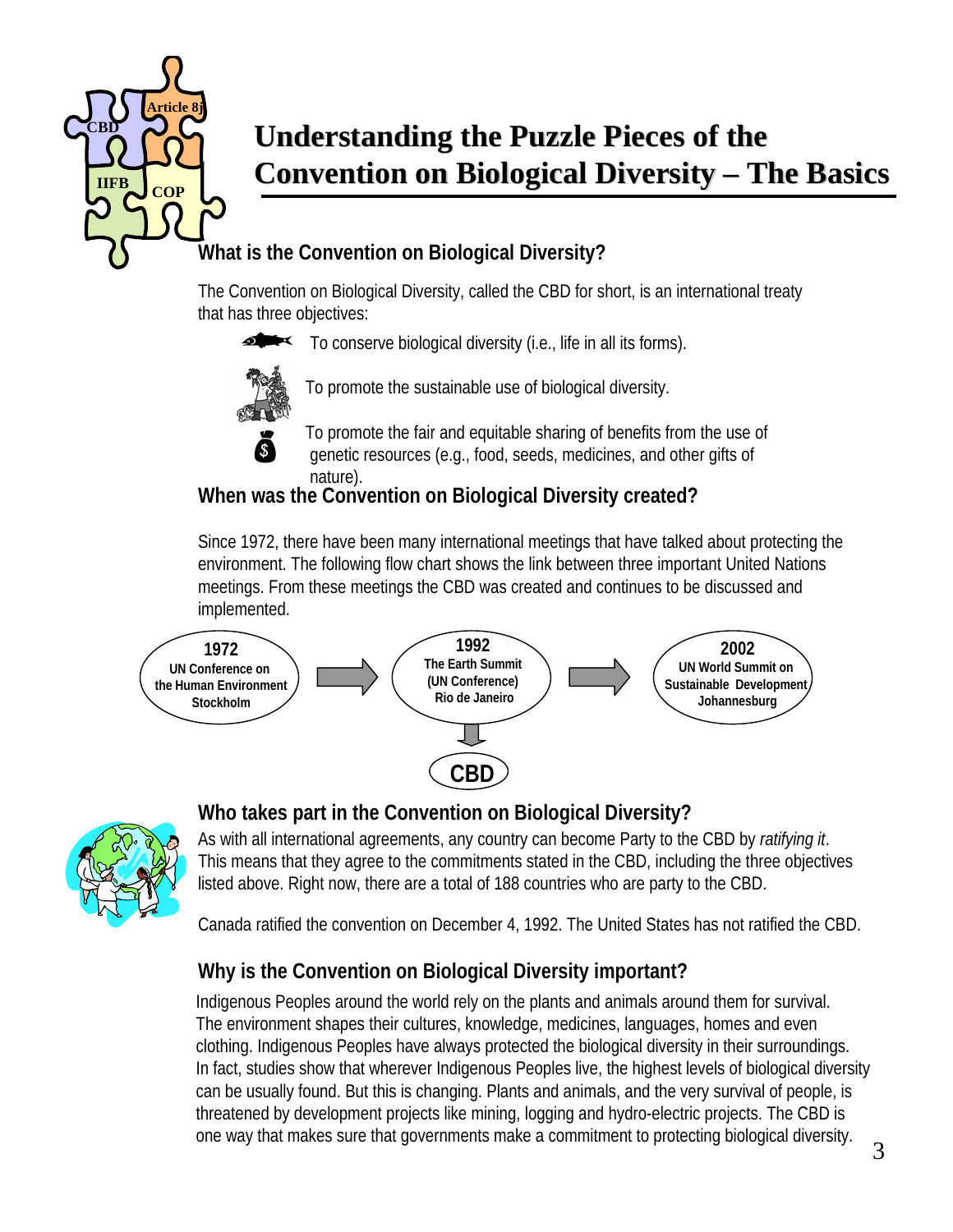

# **Understanding the Nuts and Bolts of the CBD Machine CBD Machine**

There are three basic parts that keep the CBD machine oiled and in working order. These work around the rules and objectives stated in the Convention.

A **Secretariat** takes care of meeting logistics, document preparation and administration. It is located in Montreal.

**SBSTTA** stands for the Subsidiary Body on Scientific, Technical and Technological Advice. This is a big title that means that it gives scientific and technical advice and input on the Convention. A group of experts meets about once a year, usually in Montreal, to give scientific and technical advice to the Conference of the Parties (COP).

**COP** stands for the Conference of the Parties.

#### **What is the COP?**

Countries who have ratified the CBD meet roughly every two years in different places of the world. This meeting is called the Conference of the Parties, or COP. Countries like the U.S., who have not ratified the CBD, participate as observers. This timeline shows you where and when all COP meetings took place.



#### **Who goes to the COP?**

Thousands of people from around the world, including Indigenous Peoples, government representatives (Parties to the CBD), non-government organizations (like Greenpeace), and inter-governmental organizations (like the World Health Organization) go to the COP meetings.

#### **What happens at the COP?**



COP meetings are two weeks long. Days begin early and end very late. There are many, sometimes hundreds, of meeting documents. A lot of time is spent writing or editing documents. These documents outline the actions that Governments will take in the future. If Parties agree on the content of the documents, they are adopted. Once a document is adopted, it is up the Parties to try to put the words into action.

#### **Indigenous Peoples' Participation**

Since COP3, Indigenous Peoples have been active participants at CBD meetings, including COP and SBSTTA. There are other meetings of the CBD where Indigenous Peoples have been present to bring their specific concerns forward. Indigenous participants have consistently called for the full and effective participation in the CBD process. The next fact sheets will talk more about this.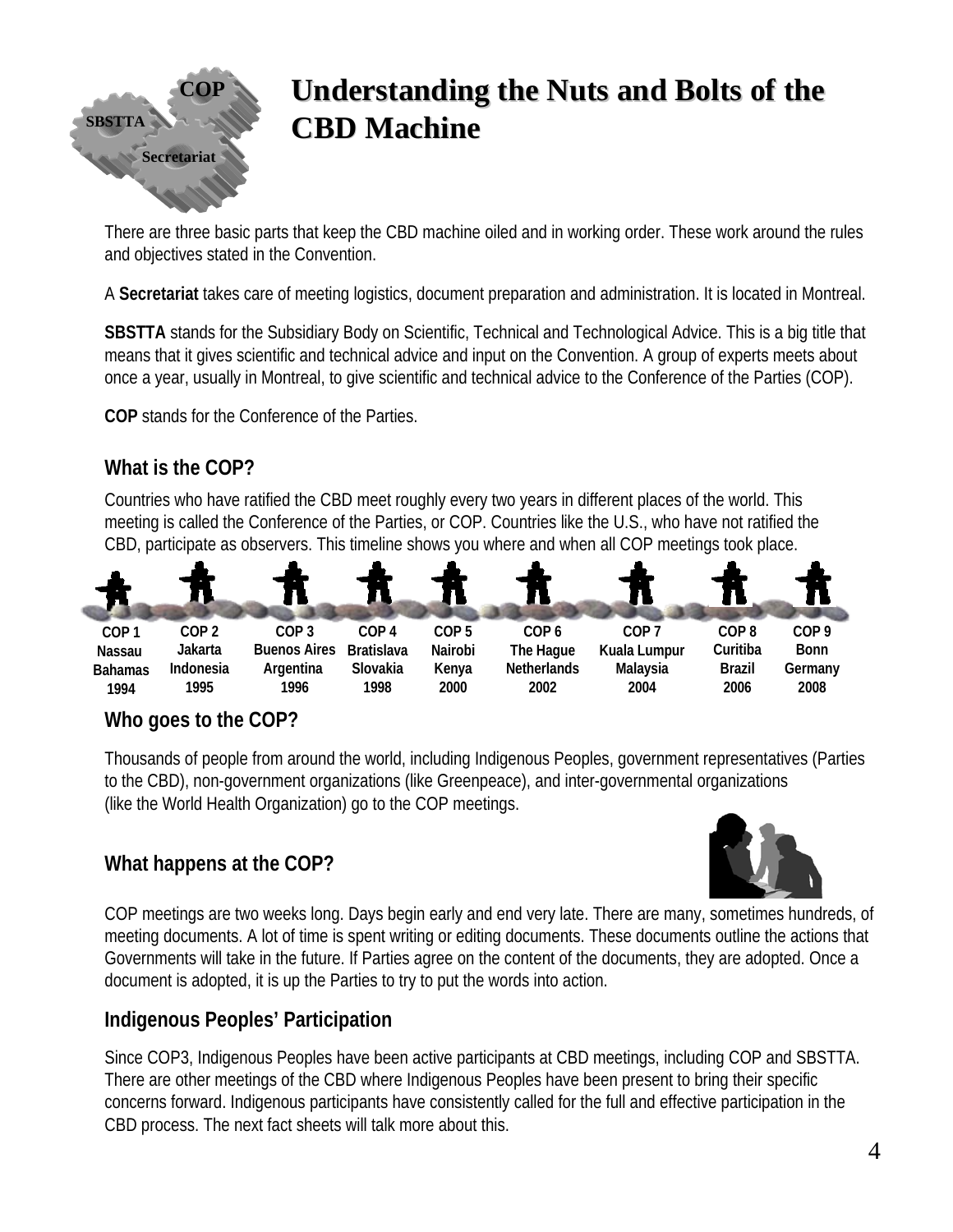

# **CBD Articles of Importance to Indigenous Peoples Indigenous Peoples**

There are several important areas of the CBD which are of great importance to Indigenous Peoples. They include :

> **the preamble Article 8(j) on Traditional Knowledge Article 10 (c) and (d) on Sustainable Use Article 15 on Access to Genetic Resources Article 16 on Access to and Transfer of Technology Article 17 on Exchange of Information Article 18 on Technical and Scientific Cooperation Article 19 on Handling of Biotechnology and Distribution of Benefits**

Article 8(j) will be discussed in greater detail on the following fact sheet. The other articles are written out below for your information as they appear in the CBD.

#### **The Preamble**:

"*Recognizing* the close and traditional dependence of many indigenous and local communities embodying traditional lifestyles on biological resources, and the desirability of sharing equitably benefits arising from the use of traditional knowledge, innovations and practices relevant to the conservation of biological diversity and the sustainable use of its components, *Recognizing also* the vital role that women play in the conservation and sustainable use of biological diversity and affirming the need for the full participation of women at all levels of policy-making and implementation for biological diversity conservation."

#### **Article 10 (c) and (d)**

"Each Contracting Party, shall, as far as possible and as appropriate:

(c) Protect and encourage customary use of biological resources in accordance with traditional cultural practices that are compatible with conservation or sustainable use requirement. (d) Support local populations to develop and implement remedial action in degraded areas where biological diversity has been reduced."

#### **Article 15 (7)**

"Each contracting Party shall take legislative, administrative or policy measures, as appropriate, and in accordance with Articles 16 and 19 and, where necessary, through the financial mechanism established by Articles 20 and 21 with the aim of sharing in a fair and equitable way the results of research and development and the benefits arising from the commercial and other utilization of genetic resources with Contracting Party providing such resources. Such sharing shall be upon mutually agreed terms."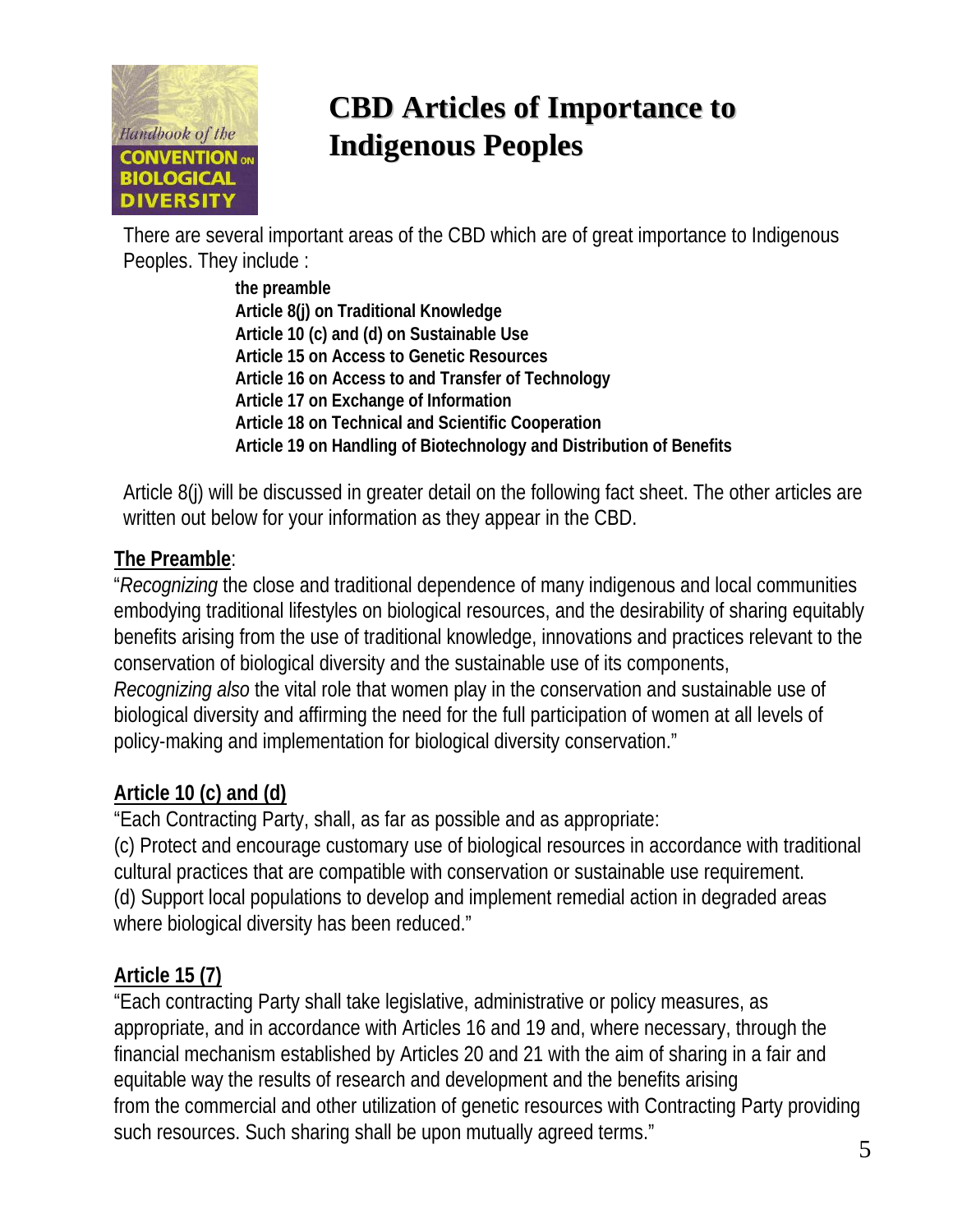#### **Article 16**

There are five paragraphs to this article. The importance is that it is relevant to conservation and sustainable use of biodiversity with respect to intellectual property rights.

#### **Article 17 (2)**

"Such exchange of information shall include exchange of results of technical, scientific and socio-economic research, as well as information on training and surveying programmes, specialized knowledge, indigenous and traditional knowledge as such and in combination with the technologies referred to in Article 16, paragraph 1. It shall also, where feasible, include repatriation of information."

#### **Article 18 (4)**

"The Contracting Parties, shall, in accordance with national legislation and policies, encourage and develop methods of cooperation for the development and use of technologies, including indigenous and traditional technologies, in pursuance of this Convention. For this purpose, the Contracting Parties shall also promote collaboration in the training of personnel and exchange of experts."

#### **Article 19**

This article has four paragraphs. Importantly it talks about the issue of the biotechnology and the benefits arising from use of biotechnology.



This Handbook is produced by the Secretariat on the CBD and is available at most meetings. Pick up your free copy. It includes:

- a good introduction to the CBD
	- the full text of the Convention
	- all the decisions of the CBD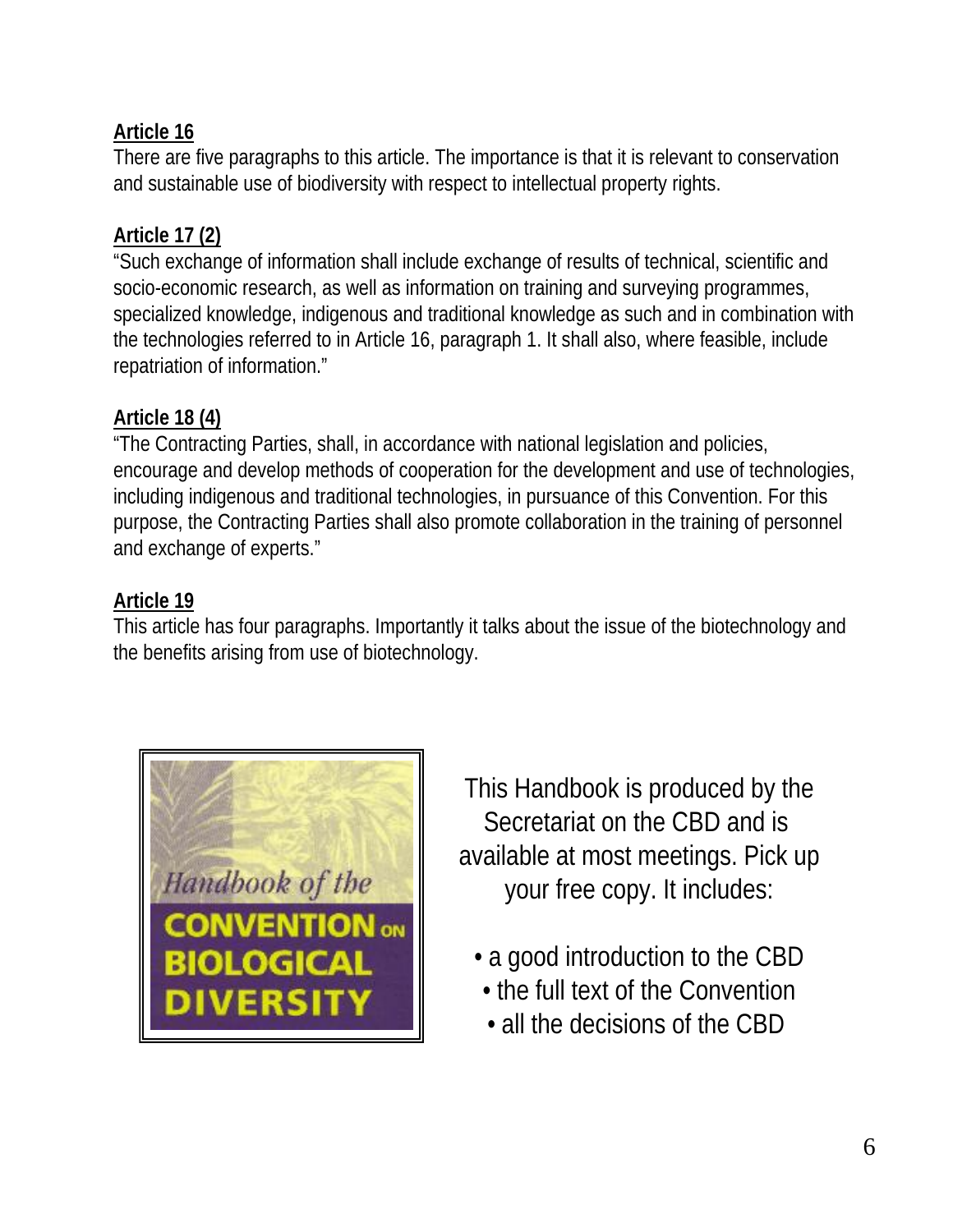

# Finding your way through Article 8(j) **of the Convention on Biological Diversity of the Convention on Biological Diversity**

#### **What is Article 8(j)?**

Of the 42 Articles included in the CBD, Article 8(j) is but one subsection. But it is very meaningful for Indigenous Peoples around the world because it talks about protecting their traditional knowledge. The following is the full text of Article 8(j).

*Each contracting Party shall, as far as possible and appropriate: Subject to national legislation, respect, preserve and maintain knowledge, innovations and practices of indigenous and local communities embodying traditional lifestyles relevant for the conservation and sustainable use of biological diversity and promote their wider application with the approval and involvement of the holders of such knowledge, innovations and practices and encourage the equitable sharing of the benefits arising from the utilization of such knowledge, innovations and practices*

#### **What does this mean?**

Basically, this article tells countries that they have to respect, promote and preserve traditional knowledge, practices and creations of Indigenous Peoples. Countries have to ask before they use Indigenous Peoples' knowledge. Finally, if profit is made off of Indigenous Peoples' knowledge, practices or creations, they should be given a fair share of the benefits.

#### **What are the activities around Article 8(j)?**

If we look back again on the flow chart of the COP meetings, we can see where Article 8(j) became of great interest. Over the years, a workshop on Indigenous Knowledge and Biological Diversity was held and a working group on Article 8(j) was formed (the long name for the working group is the Ad Hoc Open-ended Inter-sessional Working Group on Article 8(j) and Related Provisions). The working group now meets before each COP meeting.

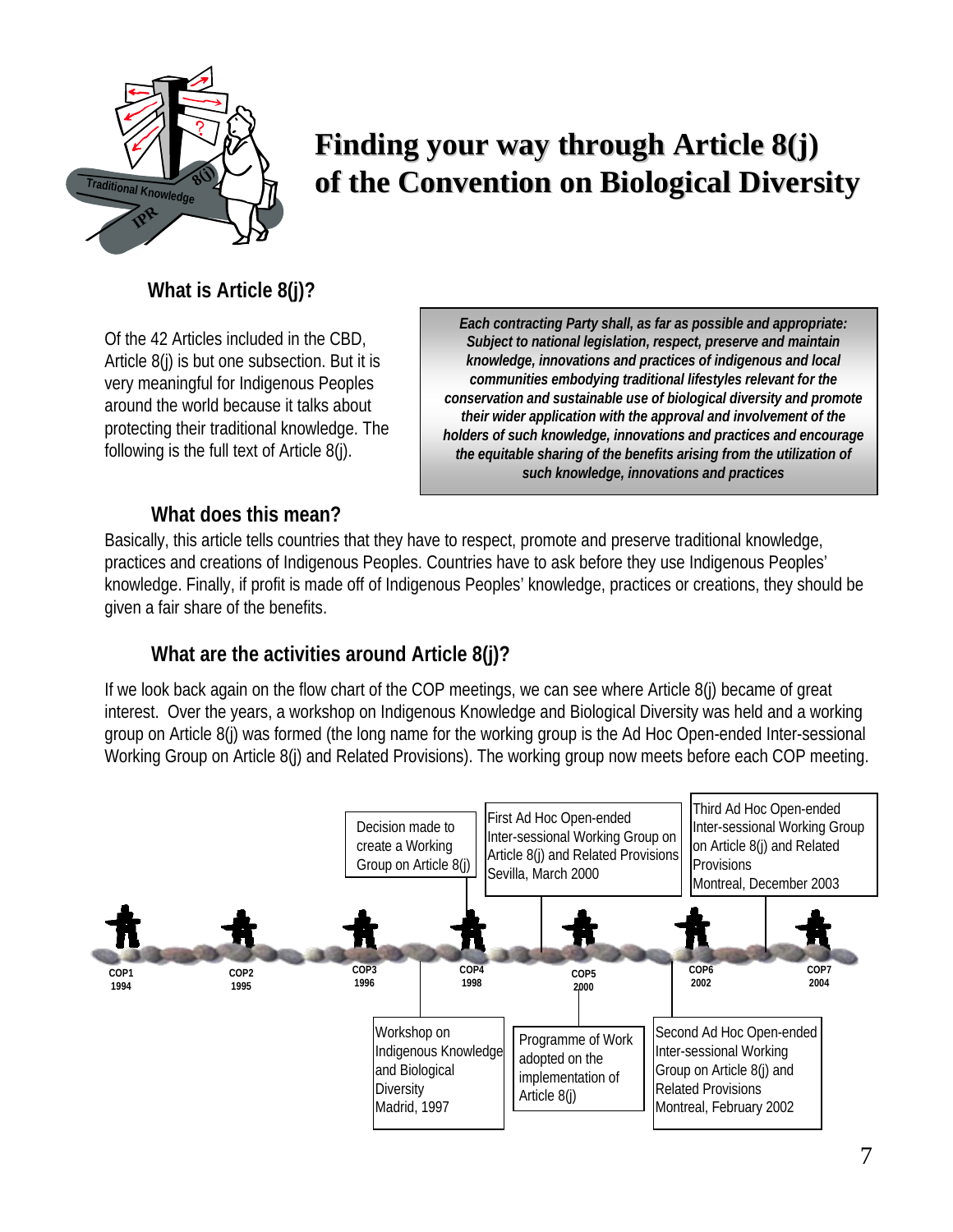

# **Indigenous Peoples' Indigenous Peoples' Participation with the Participation with the CBD**

Participants at the First Ad Hoc Open-ended Inter-sessional Working Group on Article 8(j) and Related Provisions

## **How have Indigenous Peoples participated?**

Indigenous Peoples are active at the CBD meetings. The CIBN, IIFB and IWBN (all below) have held meetings to discuss their specific concerns and interests around the CBD. They have lobbied governments at United Nations meetings and they have created ways of sharing information. Some main areas of work are discussed below.

#### **Canadian Indigenous Biodiversity Network and**  שת. תוסו

The Canadian Indigenous Biodiversity Network (CIBN) was set up in 2001 as a national network of Indigenous organizations and individuals. This network holds monthly teleconference calls to discuss issues related to the CBD and is a way for sharing information amongst members.

Another way that information is shared is through IBIN, a newsletter distributed within Canada and internationally. This newsletter was started in 1999 and is published quarterly.

## **International Indigenous Forum on Biodiversity**

The International Indigenous Forum on Biodiversity (IIFB) was first held in 1996 at COP3. This forum is open to all Indigenous Peoples interested in and working on the CBD. The IIFB meets before each of the major meetings of the CBD, like the COP, SBSTTA, the Working Group on Access and Benefit Sharing and the Working Group on Article 8(j) and Related Provisions.

During the IIFB, participants talk about their concerns and strategies around the CBD. They draft text as well as opening and closing statements for the official CBD meetings. Indigenous participants are also active lobbying government officials on changing, inserting or deleting text from the documents in their favour.

During COP5 in 2000, Indigenous Peoples were identified as important participants on issues related to biological diversity, traditional knowledge and intellectual property rights. It was significantly, the IIFB was recognized as an advisory body to the COP regarding work around Article 8(j).

### **Indigenous Women's Biodiversity Network**

The Indigenous Women's Biodiversity Network (IWBN) began at the COP4 meeting in 1998. This network is open to all Indigenous women. It was created so that Indigenous women could share their unique experiences and perspectives on the environment and biodiversity. Also they are able to discuss ways to make the CBD documents include more words on gender and recognize Indigenous women's traditional knowledge and their roles in the use and conservation of biodiversity. They lobby to make the CBD documents.

The meetings of the IWBN are generally one day long and take place at COP meetings and at the Ad Hoc Open-ended Intersessional Working Group on Article 8(j) and Related Provisions.



Participants at the Third Meeting of the IWBN, Montreal, 2002.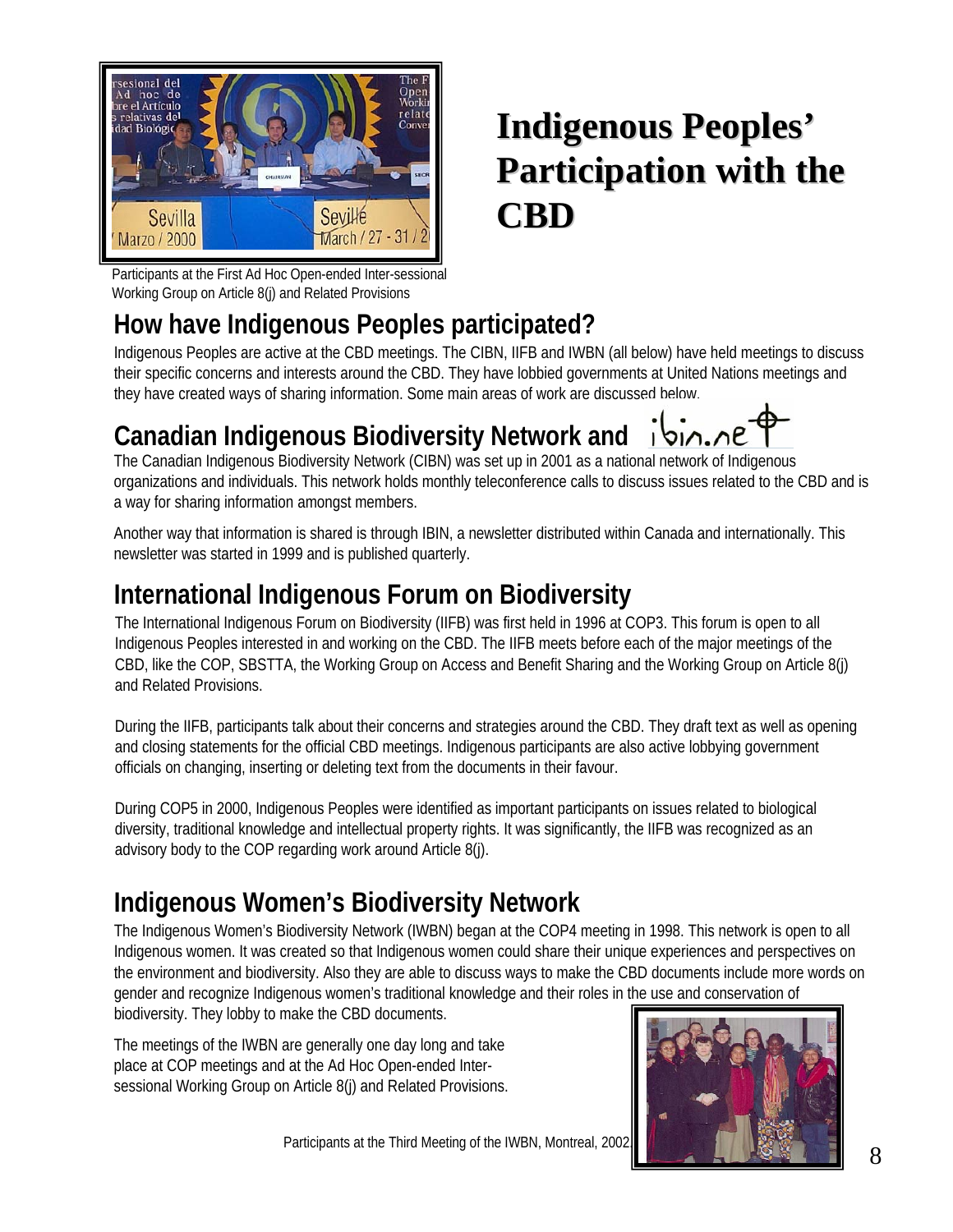## **Understanding the Lingo – Some useful acronyms**

| <b>ABS</b>     | Access and benefit sharing                                               |
|----------------|--------------------------------------------------------------------------|
| <b>BCO</b>     | <b>Biodiversity Convention Office</b>                                    |
| <b>CBD</b>     | <b>Convention on Biological Diversity</b>                                |
| <b>CBS</b>     | <b>Canadian Biodiversity Strategy</b>                                    |
| <b>CCME</b>    | <b>Canadian Council of Ministers of the Environment</b>                  |
| <b>CEAA</b>    | <b>Canadian Environmental Assessment Act</b>                             |
| <b>CEPA</b>    | <b>Canadian Environmental Protection Act</b>                             |
| <b>CHR</b>     | <b>Commission on Human Rights</b>                                        |
| <b>CIBN</b>    | <b>Canadian Indigenous Biodiversity Network</b>                          |
| <b>CIDA</b>    | <b>Canadian International Development Agency</b>                         |
| <b>CHM</b>     | <b>Clearing House Mechanism</b>                                          |
| <b>CITES</b>   | <b>Convention on International Trade of Endangered</b>                   |
|                | Species of Wild Fauna and Flora                                          |
| <b>CMS</b>     | Convention on the Conservation of Migratory Species                      |
|                | of Wild Animals (Bonn Convention)                                        |
| <b>COP</b>     | Convention of the Parties (to the CBD)                                   |
| <b>COSEWIC</b> |                                                                          |
|                | Committee on the Status of Endangered Wildlife<br>in Canada              |
| <b>CSD</b>     | Commission on Sustainable Development (UN)                               |
| <b>CWS</b>     | <b>Canadian Wildlife Service</b>                                         |
| <b>DFAIT</b>   | Department of Foreign Affairs and International<br><b>Trade</b>          |
| <b>DFO</b>     | Department of Fisheries and Oceans                                       |
| <b>DIAND</b>   | Department of Indian Affairs and Northern Development<br>(now INAC)      |
| EC             | <b>European Community</b>                                                |
| <b>ECOSOC</b>  | <b>United Nations Economic and Social Council</b>                        |
| EIA            | <b>Environmental Impact Assessment</b>                                   |
| <b>ETC</b>     | <b>Erosion Technology and Concentration Group</b>                        |
| <b>FAO</b>     | <b>Food and Agriculture Organization</b>                                 |
| <b>FCCC</b>    | <b>United Nations Framework Convention on</b>                            |
|                | <b>Climate Change</b>                                                    |
| <b>GATT</b>    | General Agreement on Tariffs and Trade (now WTO)                         |
| GEF            | <b>Global Environment Facility</b>                                       |
| <b>GMO</b>     | Genetically modified organism                                            |
| <b>GRULAC</b>  | Latin America and Caribbean Group                                        |
| GTI            | <b>Global Taxonomy Initiative</b>                                        |
| <b>HGDP</b>    | Human Genome Diversity Project                                           |
| <b>HUGO</b>    | Human Genome Organization                                                |
| <b>IBIN</b>    | Indigenous Peoples' Biodiversity Information Network                     |
| <b>ICCPR</b>   | <b>International Covenant on Civil and Political Rights</b>              |
| <b>ICESCR</b>  |                                                                          |
|                | International Covenant on Economic, Social and<br><b>Cultural Rights</b> |
|                |                                                                          |
| <b>ICONS</b>   | <b>International Conservation Networking System</b>                      |
| <b>IDRC</b>    | <b>International Development and Research Centre</b>                     |
| <b>IFF</b>     | <b>International Forum on Forests</b>                                    |

**The BCO is having a meeting to talk about meeting to talk about SBSTTA and the SBSTTA and the upcoming ABS meetings. upcoming ABS meetings. Will you be going to the Will you be going to the CBD meetings? I'll be CBD meetings? I'll be following issues related to following issues related to IPR and TEK. IPR and TEK. The BCO is having a** 

> **Yes, I'll be going with the IIFB. Our NGO has been tracking the work of the CHM and the GEF.**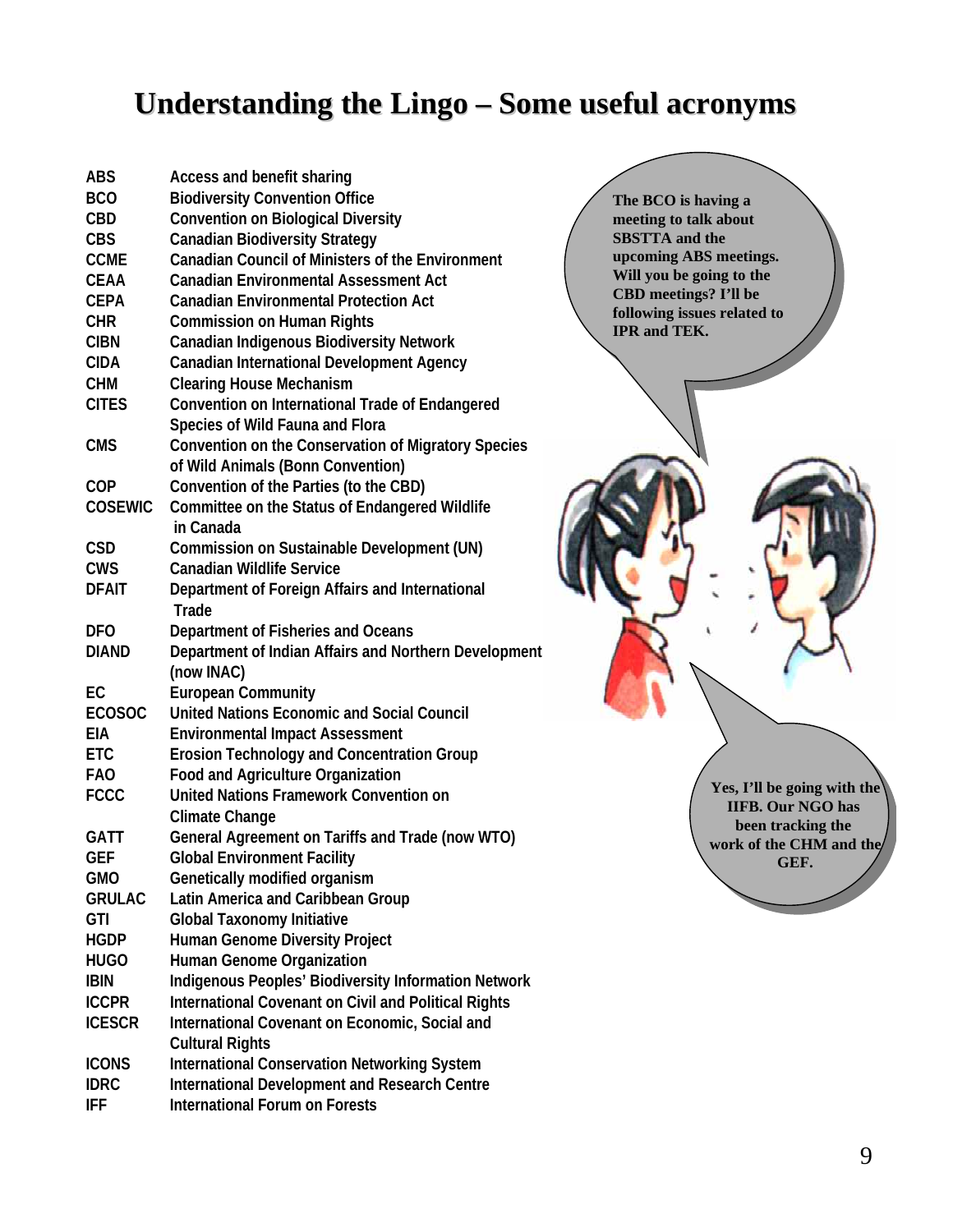# **Some more important Lingo to learn…**

| <b>IGC</b>     | Inter-governmental Committee on Genetic Resources, Traditional Knowledge<br>and Folklore of WIPO         |
|----------------|----------------------------------------------------------------------------------------------------------|
| <b>IIFB</b>    | International Indigenous Forum on Biodiversity                                                           |
| ILO            | International Labour Organization                                                                        |
| IMF            | <b>International Monetary Fund</b>                                                                       |
| <b>INAC</b>    | Indian and Northern Affairs Canada                                                                       |
| <b>IPBN</b>    |                                                                                                          |
| <b>IPR</b>     | <b>Indigenous Peoples' Biodiversity Network</b>                                                          |
| <b>ITTGRFA</b> | Intellectual property rights<br>International Treaty on Plant Genetic Resources for Food and Agriculture |
| <b>IUCN</b>    | International Union for the Conservation of Nature                                                       |
|                |                                                                                                          |
|                | (The World Conservation Union)                                                                           |
| MAT            | Mutually agreed terms                                                                                    |
| <b>MYPOW</b>   | Multi-year Program of Work                                                                               |
| <b>NGO</b>     | Non-governmental organization                                                                            |
| NIH            | National Institutes of Health (USA)                                                                      |
| <b>NTFP</b>    | Non-timber forest product                                                                                |
| <b>OAU</b>     | <b>Organization of African Unity</b>                                                                     |
| <b>OECD</b>    | Organization for Economic Cooperation and Development                                                    |
| <b>PBRs</b>    | Plant breeders' rights                                                                                   |
| <b>PGR</b>     | Plant genetic resources                                                                                  |
| <b>PIC</b>     | Prior informed consent                                                                                   |
| <b>POW</b>     | Program of Work                                                                                          |
| Ramsar         | Convention on Wetlands of International Importance                                                       |
| R&D            | Research and development                                                                                 |
| <b>RAFI</b>    | <b>Rural Advancement Foundation International</b>                                                        |
| <b>SIDS</b>    | <b>Small Island Developing States</b>                                                                    |
| <b>SARA</b>    | Species at Risk Act                                                                                      |
| <b>SBSTTA</b>  | Subsidiary Body on Scientific, Technical and Technological Advice                                        |
| <b>TEK</b>     | Traditional ecological knowledge                                                                         |
| <b>TRIPS</b>   | <b>Trade-Related Aspects of Intellectual Property Rights</b>                                             |
| <b>TRRS</b>    | <b>Traditional resources rights</b>                                                                      |
| UN             | <b>United Nations</b>                                                                                    |
| <b>UDHR</b>    | <b>Universal Declaration on Human Rights</b>                                                             |
| <b>UNCED</b>   | United Nations Commission on Environment and Development (the Earth Summit)                              |
| <b>UNCTAD</b>  | United Nations Conference on Trade and Development                                                       |
| <b>UNDP</b>    | <b>United Nations Development Programme</b>                                                              |
| <b>UNEP</b>    | <b>United Nations Environment Programme</b>                                                              |
| <b>UNESCO</b>  | United Nations Educational, Scientific and Cultural Organization                                         |
| <b>UNGA</b>    | <b>United Nations General Assembly</b>                                                                   |
| <b>UPOV</b>    | International Union for the Protection of New Varieties of Plants                                        |
| <b>WHO</b>     | <b>World Health Organization</b>                                                                         |
| <b>WIPO</b>    | World Intellectual Property Organization                                                                 |
| WRI            | <b>World Resources Institute</b>                                                                         |
| <b>WTO</b>     | <b>World Trade Organization</b>                                                                          |
| <b>WWF</b>     | World Wide Fund for Nature                                                                               |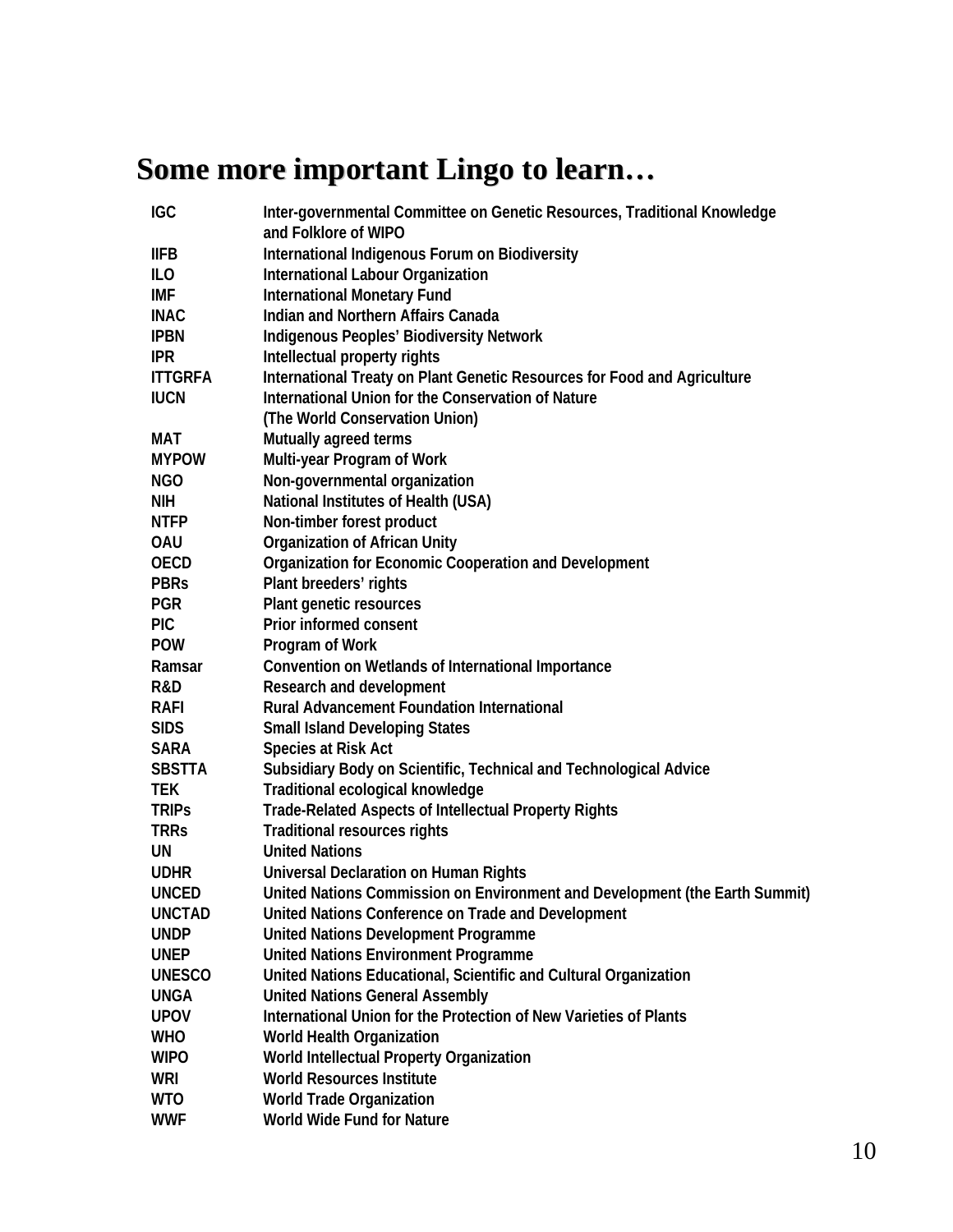

# **Your English Dictionary Your English Dictionary to the CBD\* to the CBD\***

| Ad hoc             | Within the CBD process, this refers to a group which is brought together and is open to participation by<br>anyone (parties/governments).                                                                                                                                                                                                                                                                                                                                                                                                                                                                                                                                                                                                                                               |
|--------------------|-----------------------------------------------------------------------------------------------------------------------------------------------------------------------------------------------------------------------------------------------------------------------------------------------------------------------------------------------------------------------------------------------------------------------------------------------------------------------------------------------------------------------------------------------------------------------------------------------------------------------------------------------------------------------------------------------------------------------------------------------------------------------------------------|
| <b>ABS</b>         | This is the acronym for Access and Benefit Sharing. The CBD recognizes that countries have the right<br>to manage their own biodiversity and genetic resources and share in benefits when these resources are<br>used to make money. The CBD has developed guidelines to help manage access to these resources by<br>outside countries, companies and researchers. The guidelines also make sure countries and<br>knowledge holders share in any profits.                                                                                                                                                                                                                                                                                                                               |
|                    | Bracketed text This refers to text which is inserted into the documents by participants at the CBD but which is not<br>approved or agreed upon. This text remains [bracketed] and open for discussion at a later meeting.                                                                                                                                                                                                                                                                                                                                                                                                                                                                                                                                                               |
| <b>Ex Situ</b>     | When talking about Article 8(j), this Latin word refers to an unnatural environment, like museums, zoos<br>and labs, etc.                                                                                                                                                                                                                                                                                                                                                                                                                                                                                                                                                                                                                                                               |
| <b>IPR</b>         | IPR is the acronym for Intellectual Property Rights. IPR are the laws that protect intellectual<br>property. This protects the works of authors and inventors and gives them economic control over what<br>they made. IPR treats knowledge as private property. For Indigenous Peoples, their intellectual<br>property, or knowledge, has not usually fit within this model and so they seek other ways (sui generis) of<br>protecting it.                                                                                                                                                                                                                                                                                                                                              |
| Inter alia         | This Latin word means "among others".                                                                                                                                                                                                                                                                                                                                                                                                                                                                                                                                                                                                                                                                                                                                                   |
| In situ            | A Latin word meaning "in its place". When talking about Article 8(j), it refers to biodiversity and the<br>natural environment in its natural location, like the soil or the water.                                                                                                                                                                                                                                                                                                                                                                                                                                                                                                                                                                                                     |
|                    | <b>Open ended</b> In CBD talk, this means a group that will continue until its tasks have been completed or the COP<br>decides otherwise.                                                                                                                                                                                                                                                                                                                                                                                                                                                                                                                                                                                                                                               |
| <b>Sui Generis</b> | This is a Latin term that means "of its own kind". Within the CBD, sui generis usually refers to special or<br>unique laws.                                                                                                                                                                                                                                                                                                                                                                                                                                                                                                                                                                                                                                                             |
| <b>TK</b>          | Often you will hear people talking about TK. This is the acronym commonly used for traditional<br>knowledge. TK is collective knowledge, owned by everyone in a community or culture. It is passed from<br>one generation to another, usually through spoken word or example. TK is special and specific to a<br>people's land, region or community. Inuit for example use the term <i>Inuit Qaujimajatuqangit</i> . It more<br>accurately signifies the profound individuality of Inuit culture in all its aspects including values, world-<br>view, language, social organization, knowledge, life skills, perceptions and expectations. It has been<br>defined as the Inuit way of doing things: the past, present and future knowledge, experiences and<br>values of Inuit society. |
|                    |                                                                                                                                                                                                                                                                                                                                                                                                                                                                                                                                                                                                                                                                                                                                                                                         |

\* There is a fuller glossary list in Pauktuutit's Protecting Indigenous Peoples' Traditional Knowledge and Intellectual Property: A Community Guide